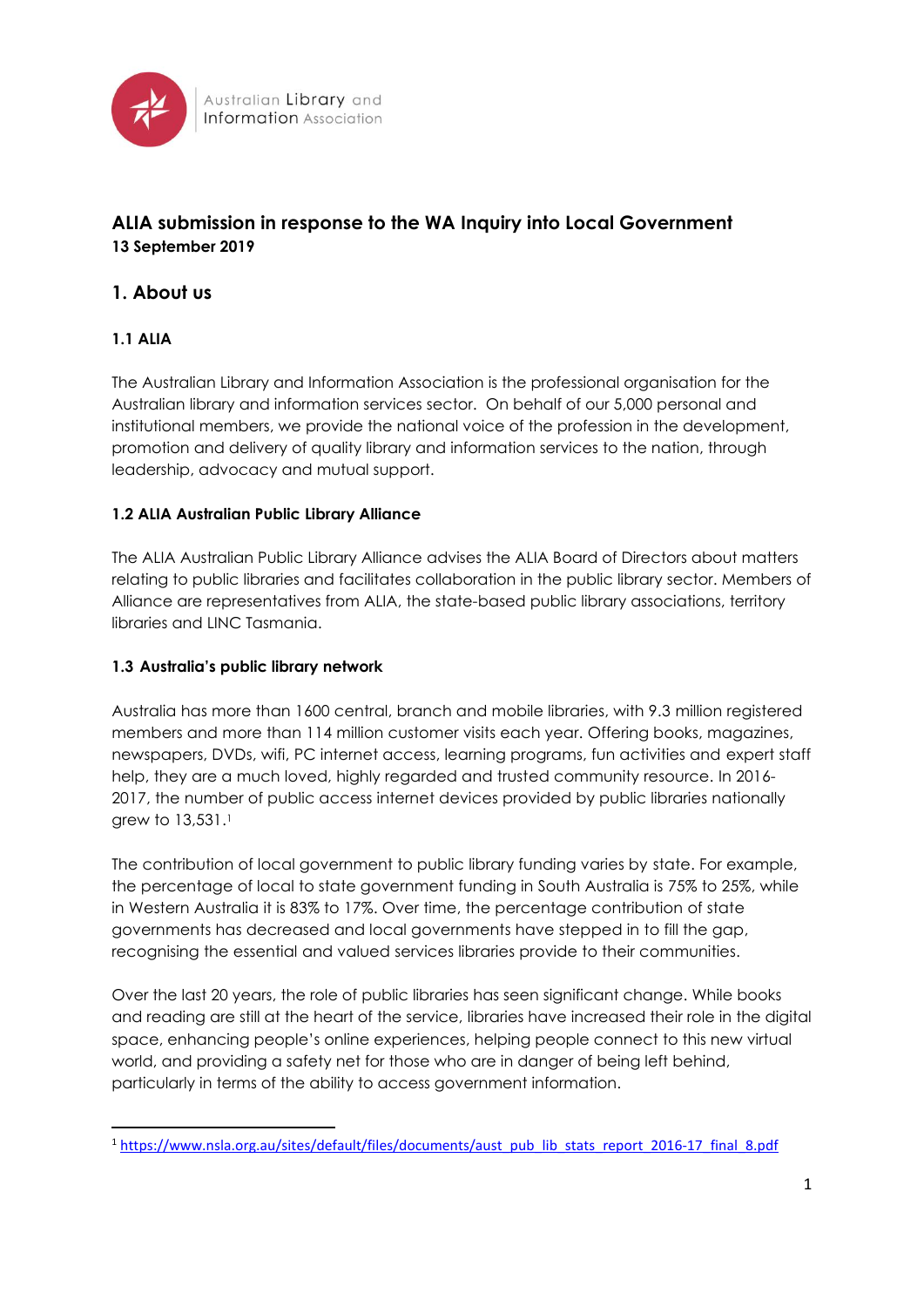Public libraries provide:

- Support for safe online experiences
- High speed broadband internet connection in a safe, friendly community space.
- PC terminals, tablets and other devices (including technology petting zoos)
- Spaces for exploring innovative digital technologies
- Training and informal help for people to develop digital literacy skills
- Relevant and engaging content.

Our users include families, seniors, students, jobseekers, telecommuters and small businesses – people for whom digital connectivity is essential for physical, mental and economic wellbeing.

# **2. Introduction**

We welcome this opportunity to contribute to the WA Inquiry into Local Government. Our response relates to (2b) and (2e) of the terms of reference: *the scope of activities of Local Governments* and *the funding of Local Governments*.

# **3. The scope of activities of Local Governments**

Public libraries across Australia are transforming their facilities, programs, services, technologies and staff skills to meet the changing needs of our communities. The 242 public library service points in WA are no exception:

- There has been impressive investment by local government in new and refurbished buildings, notably City of Perth and City of Cockburn, recipients of Australian and international library design awards.
- The State Library of WA has developed a world leading, internationally awardwinning, library-based early literacy program in Better Beginnings – also an excellent example of a Public-Private Partnership, with Rio Tinto providing valuable support.
- In the 2016-2017 annual reporting statistics for public libraries nationally?, WA is seen to spend \$59.19 per capita on its public libraries. WA public libraries have 37% of the population as registered or active members and experience nearly 10.5 million physical visits each year, with 4.3 million website visits.

In Community Scorecards and other satisfaction measures, WA public libraries regularly appear in the 'higher performance' area of the matrix, or as one of the top ranked services.

In 2018, the WA Public Library Working Group produced a new WA public libraries strategy<sup>3</sup> with consideration of WALGA's Vision 20254.

<sup>&</sup>lt;sup>2</sup> [https://www.nsla.org.au/sites/default/files/documents/aust\\_pub\\_lib\\_stats\\_report\\_2016-17\\_final\\_8.pdf](https://www.nsla.org.au/sites/default/files/documents/aust_pub_lib_stats_report_2016-17_final_8.pdf)

<sup>&</sup>lt;sup>3</sup> [https://www.slwa.wa.gov.au/sites/default/files/WA\\_Public\\_Libraries\\_Strategy.pdf](https://www.slwa.wa.gov.au/sites/default/files/WA_Public_Libraries_Strategy.pdf)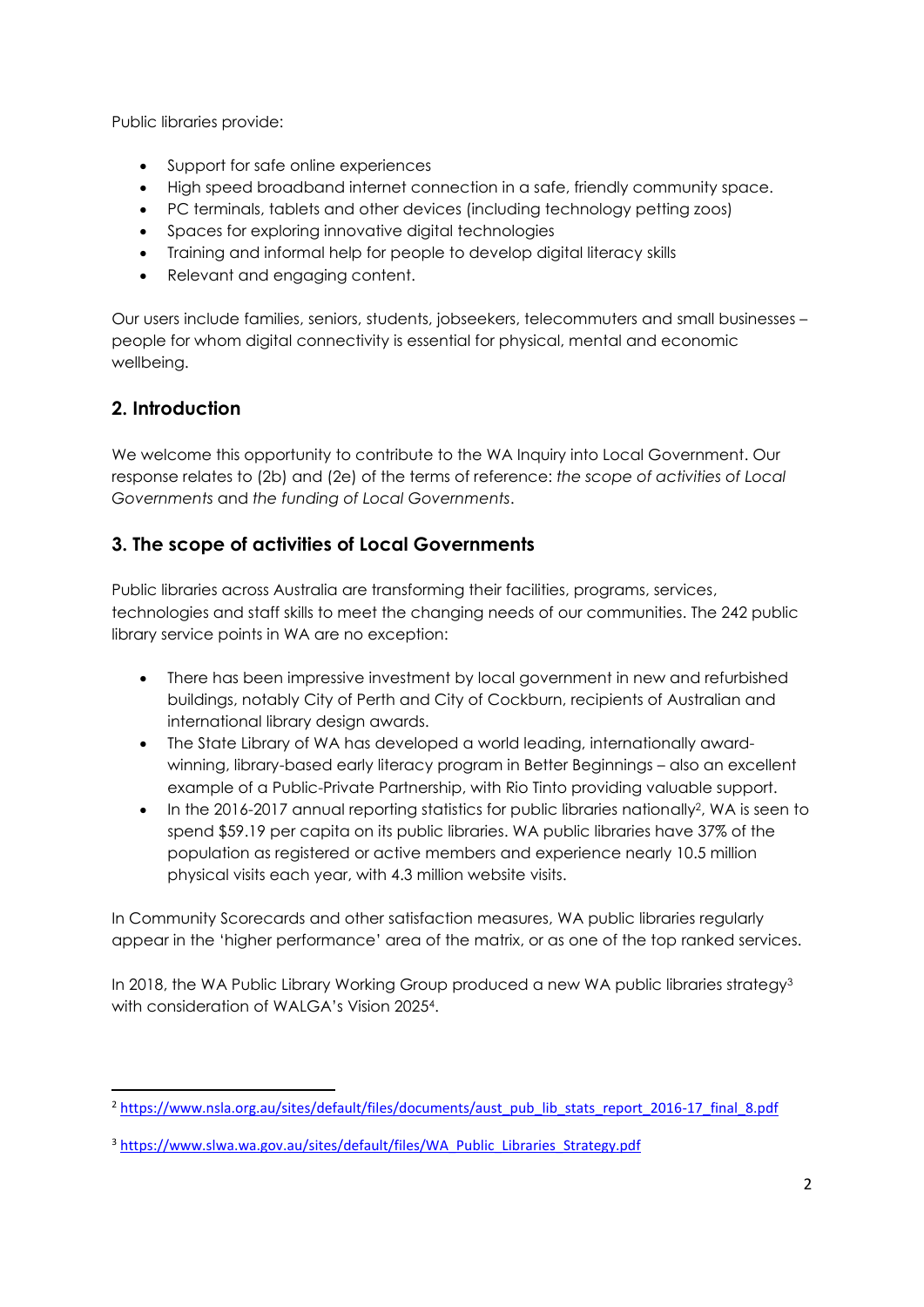We welcomed the inclusion of the adoption of the ALIA *Guidelines, Standards and Outcome Measures for Australian Public Libraries* (2016) as one of the priorities in the new strategy; the opportunity to develop new legislation reflecting the contemporary environment; greater flexibility in the allocation of state government funding; better tailored support for regional and remote libraries; investigation into a one library card system across the state, and a marketing campaign to promote the value of public libraries and encourage even more people to take advantage of the collections, programs and services available in their community.

## **4. The funding of local governments**

### **4.1 Sustainability of current library support**

The State Library of WA provides a floating collection of books and other resources, which enables metro, regional and remote libraries to provide their communities with a contemporary library service and regularly refreshed content.

The State Library contributes to public library strategy development at the state and national level; offers professional development for public library staff, as well as providing specific training and resources in the early literacy arena through Better Beginnings.

These services rely on adequate, consistent funding from state government. Reductions in State Library of WA funding over the last 10 years have inevitably had a detrimental effect on the level of support available to public libraries across the state and we are concerned about the future security of this important element of local government library service funding.

### **4.2 Funding for new initiatives**

The WA Public Libraries Strategy includes the following priorities:

2.2 Introduce a system for the allocation of annual State Government funding. Funds are not *limited to the purchase of physical library stock; portions can be allocated for technological infrastructure, implementation of innovative programming, administration or other priorities.*

*2.4 Investigate ways in which to foster innovation and experimentation in public libraries through the introduction of a competitive innovation grants system, using the available annual State Government funding allocation.*

The approach is to make funding at the current level more flexible in its application. However, for the strategy to be effective, this funding needs to be *in addition* to the current expenditure on print, electronic resources, training and other services, which is made available through the State Library of WA (4.1).

<sup>4</sup> [https://walga.asn.au/getattachment/Policy-Advice-and-Advocacy/Community-Development/Arts-and-](https://walga.asn.au/getattachment/Policy-Advice-and-Advocacy/Community-Development/Arts-and-Culture/Public-Libraries/Public-Library-Services-in-2025-Research-and-Consultation-Findings-25-06-2015.pdf.aspx)[Culture/Public-Libraries/Public-Library-Services-in-2025-Research-and-Consultation-Findings-25-06-](https://walga.asn.au/getattachment/Policy-Advice-and-Advocacy/Community-Development/Arts-and-Culture/Public-Libraries/Public-Library-Services-in-2025-Research-and-Consultation-Findings-25-06-2015.pdf.aspx) [2015.pdf.aspx](https://walga.asn.au/getattachment/Policy-Advice-and-Advocacy/Community-Development/Arts-and-Culture/Public-Libraries/Public-Library-Services-in-2025-Research-and-Consultation-Findings-25-06-2015.pdf.aspx)